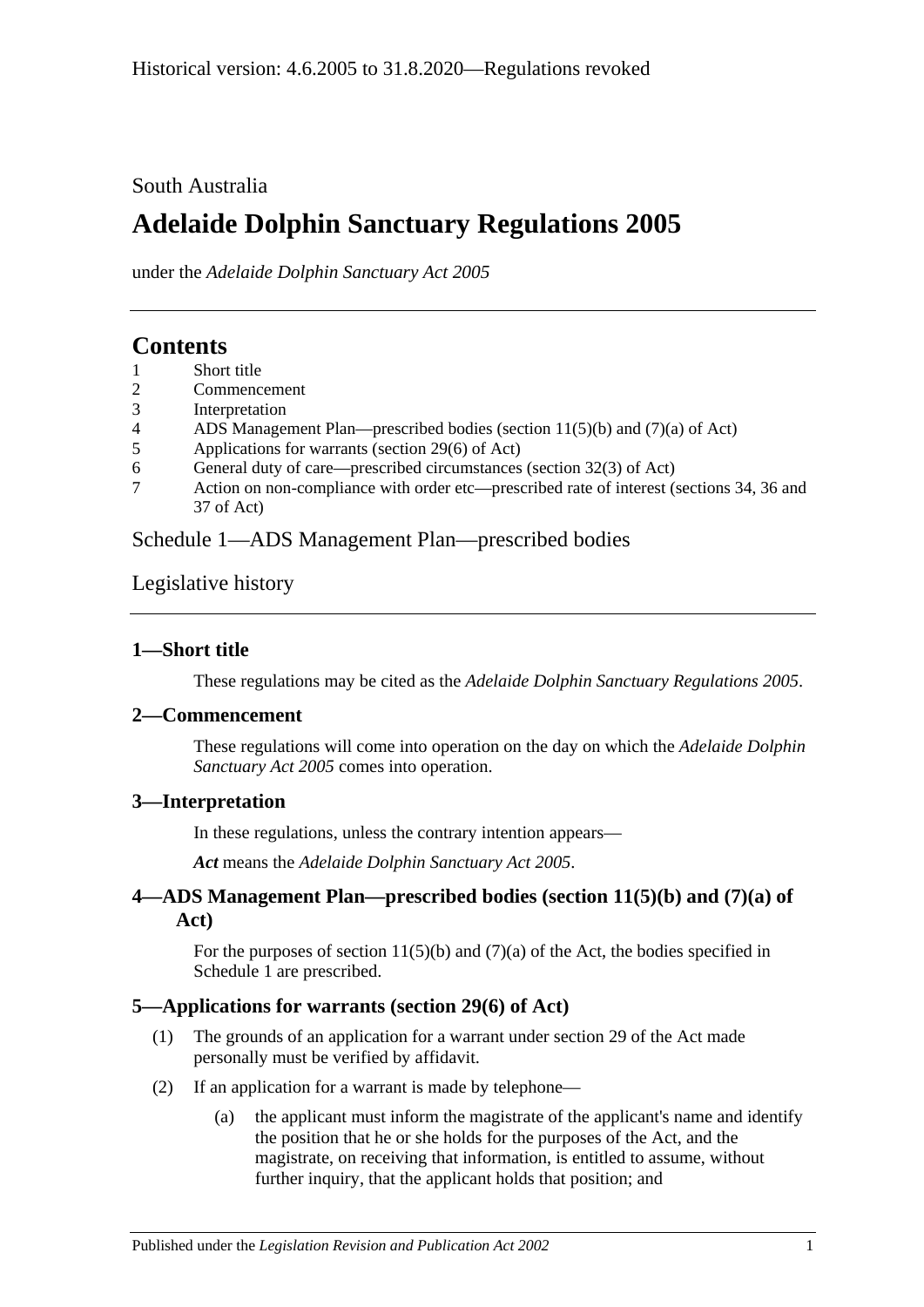- (b) the applicant must inform the magistrate of the purpose for which the warrant is required and the grounds on which it is sought; and
- <span id="page-1-3"></span>(c) if it appears to the magistrate from the information given by the applicant that there are proper grounds to issue a warrant, the magistrate must inform the applicant of the facts that justify, in the magistrate's opinion, the issue of the warrant, and must not proceed to issue the warrant unless the applicant undertakes to make an affidavit verifying those facts; and
- (d) if the applicant gives such an undertaking, the magistrate may then make out and sign a warrant, noting on the warrant the facts that justify, in the magistrate's opinion, the issue of the warrant; and
- (e) the warrant is taken to have been issued, and comes into force, when signed by the magistrate; and
- (f) the magistrate must inform the applicant of the terms of the warrant; and
- (g) the applicant must, as soon as practicable after the issue of the warrant, forward to the magistrate an affidavit verifying the facts referred to in [paragraph](#page-1-3) (c).
- (3) A magistrate by whom a warrant is issued must file the warrant, or a copy of the warrant, and the affidavit verifying the grounds on which the application for the warrant was made, in the Magistrates Court.

#### <span id="page-1-0"></span>**6—General duty of care—prescribed circumstances (section 32(3) of Act)**

For the purposes of section 32(3) of the Act, any circumstance involving the exercise of a statutory power by a public authority in an emergency situation is prescribed.

#### <span id="page-1-1"></span>**7—Action on non-compliance with order etc—prescribed rate of interest (sections 34, 36 and 37 of Act)**

- (1) For the purposes of sections  $34(5)(a)$ ,  $36(5)(a)$  and  $37(8)(a)$  of the Act, the prescribed rate of interest per annum on an unpaid amount will be the prime bank rate for any financial year for which the amount remains unpaid.
- (2) In this regulation—

*prime bank rate* for a particular financial year means the corporate loan reference rate applied by the Commonwealth Bank of Australia for corporate lending on the first trading day of the Bank in that financial year.

## <span id="page-1-2"></span>**Schedule 1—ADS Management Plan—prescribed bodies**

Aboriginal Legal Rights Movement Incorporated Adelaide and Mount Lofty Ranges Natural Resources Management Board Boating Industry Association of South Australia Incorporated City of Port Adelaide Enfield City of Salisbury Conservation Council of South Australia Incorporated Flinders Ports Pty Limited South Australian Employers' Chamber of Commerce and Industry Incorporated South Australian Fishing Industry Council Incorporated South Australian Recreational Fishing Advisory Council Incorporated